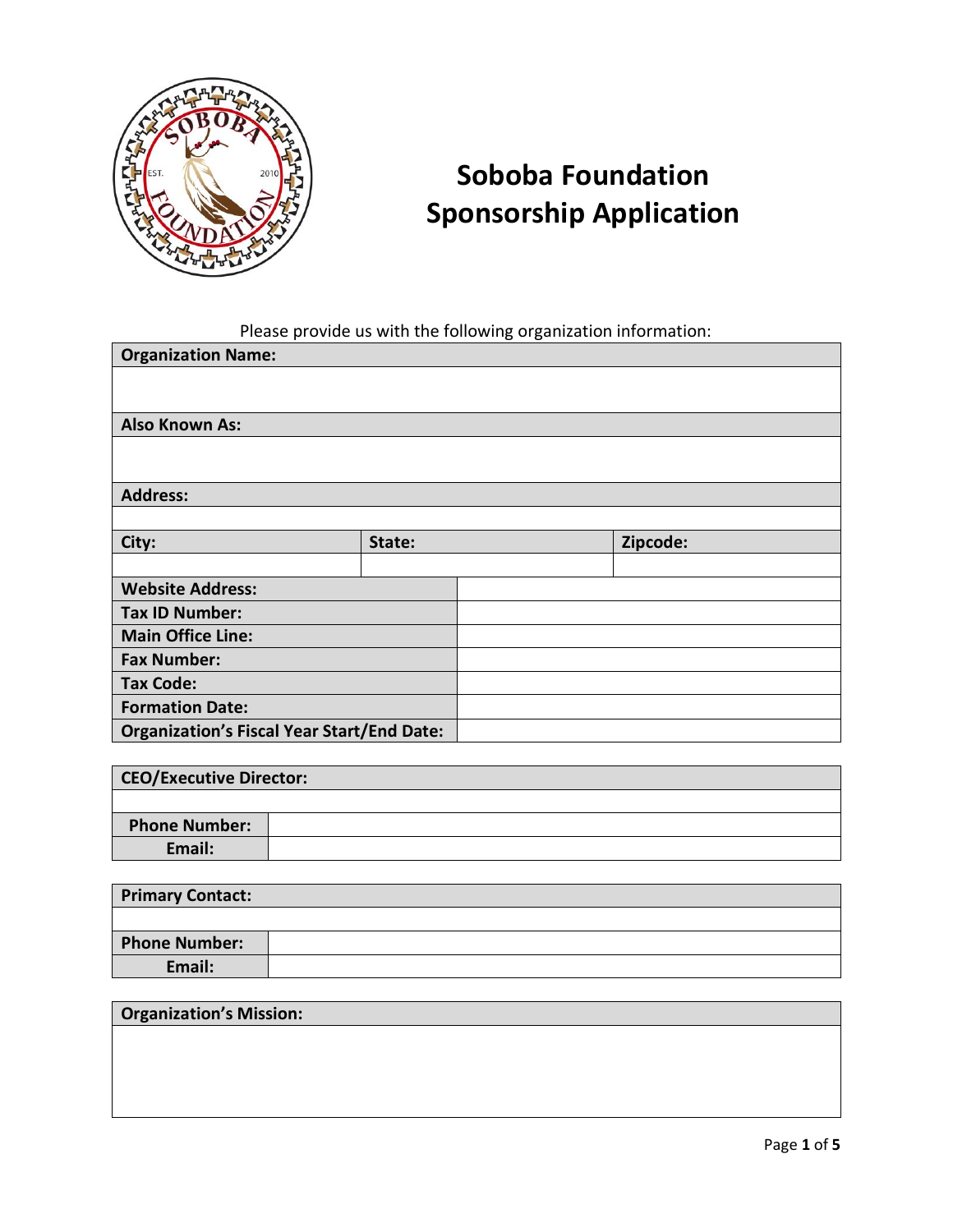| <b>Organization's History:</b>                                                                                                                                                                                                                                                             |                                           |
|--------------------------------------------------------------------------------------------------------------------------------------------------------------------------------------------------------------------------------------------------------------------------------------------|-------------------------------------------|
|                                                                                                                                                                                                                                                                                            |                                           |
|                                                                                                                                                                                                                                                                                            |                                           |
|                                                                                                                                                                                                                                                                                            |                                           |
| Concise summary of the primary activities of the organization:                                                                                                                                                                                                                             |                                           |
|                                                                                                                                                                                                                                                                                            |                                           |
|                                                                                                                                                                                                                                                                                            |                                           |
|                                                                                                                                                                                                                                                                                            |                                           |
|                                                                                                                                                                                                                                                                                            |                                           |
| <b>Organization's Service Area:</b>                                                                                                                                                                                                                                                        |                                           |
| <b>Requesting Organization Type:</b>                                                                                                                                                                                                                                                       |                                           |
|                                                                                                                                                                                                                                                                                            |                                           |
|                                                                                                                                                                                                                                                                                            | <b>Additional Descriptive Information</b> |
| Please indicate if you are a nonprofit/community services organization, tribal government, city or state agency, private operating foundation,<br>private school, public school-traditional/system, public school-charter/charter organization, faith-based organization, or other entity: |                                           |
|                                                                                                                                                                                                                                                                                            |                                           |
|                                                                                                                                                                                                                                                                                            |                                           |
|                                                                                                                                                                                                                                                                                            |                                           |
|                                                                                                                                                                                                                                                                                            |                                           |

## **Organization Board of Directors**

**List individual members and their business affiliations. If additional space is needed, then please upload a separate document.**

| <b>Board Member 1</b> |  |
|-----------------------|--|
| Name:                 |  |
| Company/Business      |  |

| <b>Board Member 2</b>   |  |
|-------------------------|--|
| Name:                   |  |
| <b>Company/Business</b> |  |
|                         |  |

| <b>Board Member 3</b>   |  |
|-------------------------|--|
| Name:                   |  |
| <b>Company/Business</b> |  |

| <b>Board Member 4</b>   |  |  |
|-------------------------|--|--|
| Name:                   |  |  |
| <b>Company/Business</b> |  |  |
|                         |  |  |

| <b>Board Member 5</b>   |  |
|-------------------------|--|
| Name:                   |  |
| <b>Company/Business</b> |  |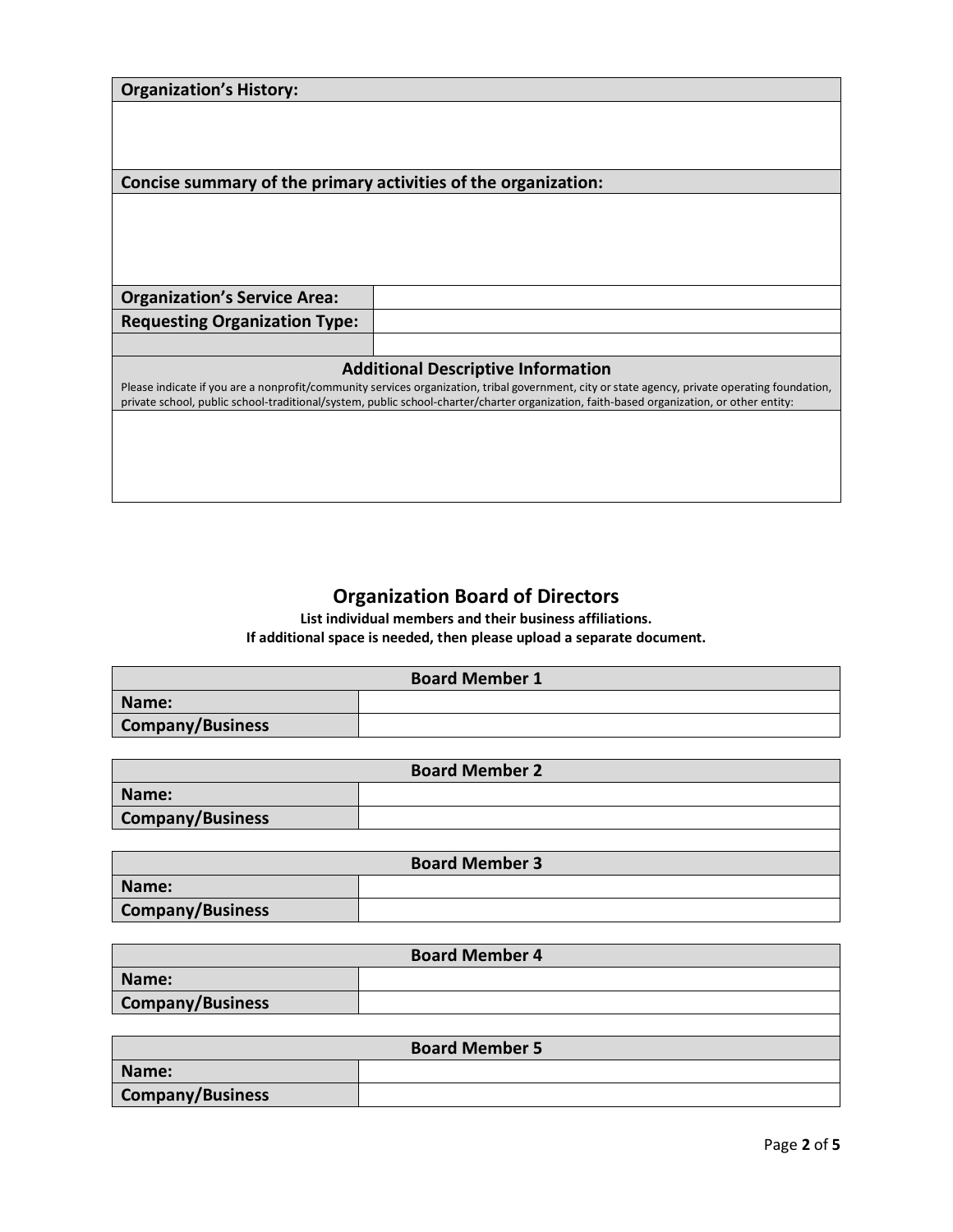| <b>Board Member 6</b>   |  |
|-------------------------|--|
| Name:                   |  |
| <b>Company/Business</b> |  |

| <b>Board Member 7</b>   |  |
|-------------------------|--|
| Name:                   |  |
| <b>Company/Business</b> |  |

| <b>Board Member 8</b>   |  |
|-------------------------|--|
| Name:                   |  |
| <b>Company/Business</b> |  |

| <b>Board Member 9</b>   |  |
|-------------------------|--|
| Name:                   |  |
| <b>Company/Business</b> |  |

| <b>Board Member 10</b>  |  |  |
|-------------------------|--|--|
| Name:                   |  |  |
| <b>Company/Business</b> |  |  |

**Affiliation - Please list any Soboba Tribal Member and/or Soboba Employee who is affiliated with the organization and may be contacted regarding the organization (if applicable):**

**Representation – Please list any Soboba Tribal Member and/or Soboba Employee who serves on the organization's board of directors (if applicable):**

## **Please provide us with the following information about the project for which you are seeking a sponsorship:**

| <b>Project Title:</b>                                                  |  |
|------------------------------------------------------------------------|--|
|                                                                        |  |
|                                                                        |  |
| Describe the problem or community need that your project will address: |  |
|                                                                        |  |
|                                                                        |  |
|                                                                        |  |
|                                                                        |  |
| <b>Amount of Request:</b>                                              |  |
| <b>Project Start Date:</b>                                             |  |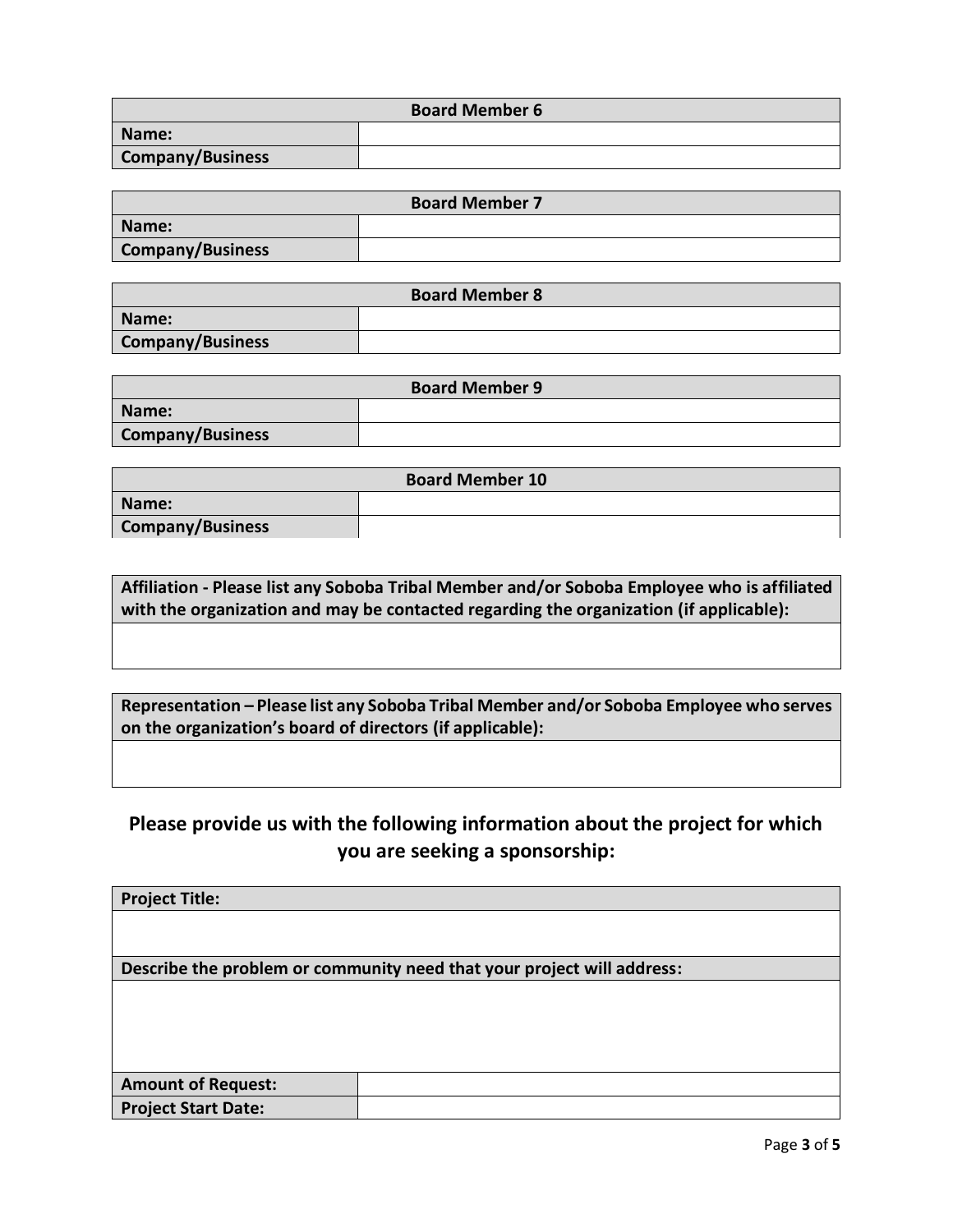| <b>Project End Date:</b> |  |
|--------------------------|--|
|                          |  |

| <b>Description of Population Served:</b> |  |  |
|------------------------------------------|--|--|
|                                          |  |  |
|                                          |  |  |
| Number to be Served:                     |  |  |
| <b>Primary Age Group:</b>                |  |  |

| <b>Ethnicities Served - Must Total 100 %</b> |  |
|----------------------------------------------|--|
| American Indian                              |  |
| African American                             |  |
| Hispanic/Latino                              |  |
| Asian/Pacific Islander                       |  |
| Caucasian                                    |  |
| Other                                        |  |
| % of Veterans Served                         |  |

**Describe the activity for which a sponsorship is being sought:**

**Please describe how your project fits within and supports one or more of the Soboba funding priorities:**

**Describe the goals and objectives of the proposed activity:**

**Describe your methods/strategies for implementing the proposed activity:**